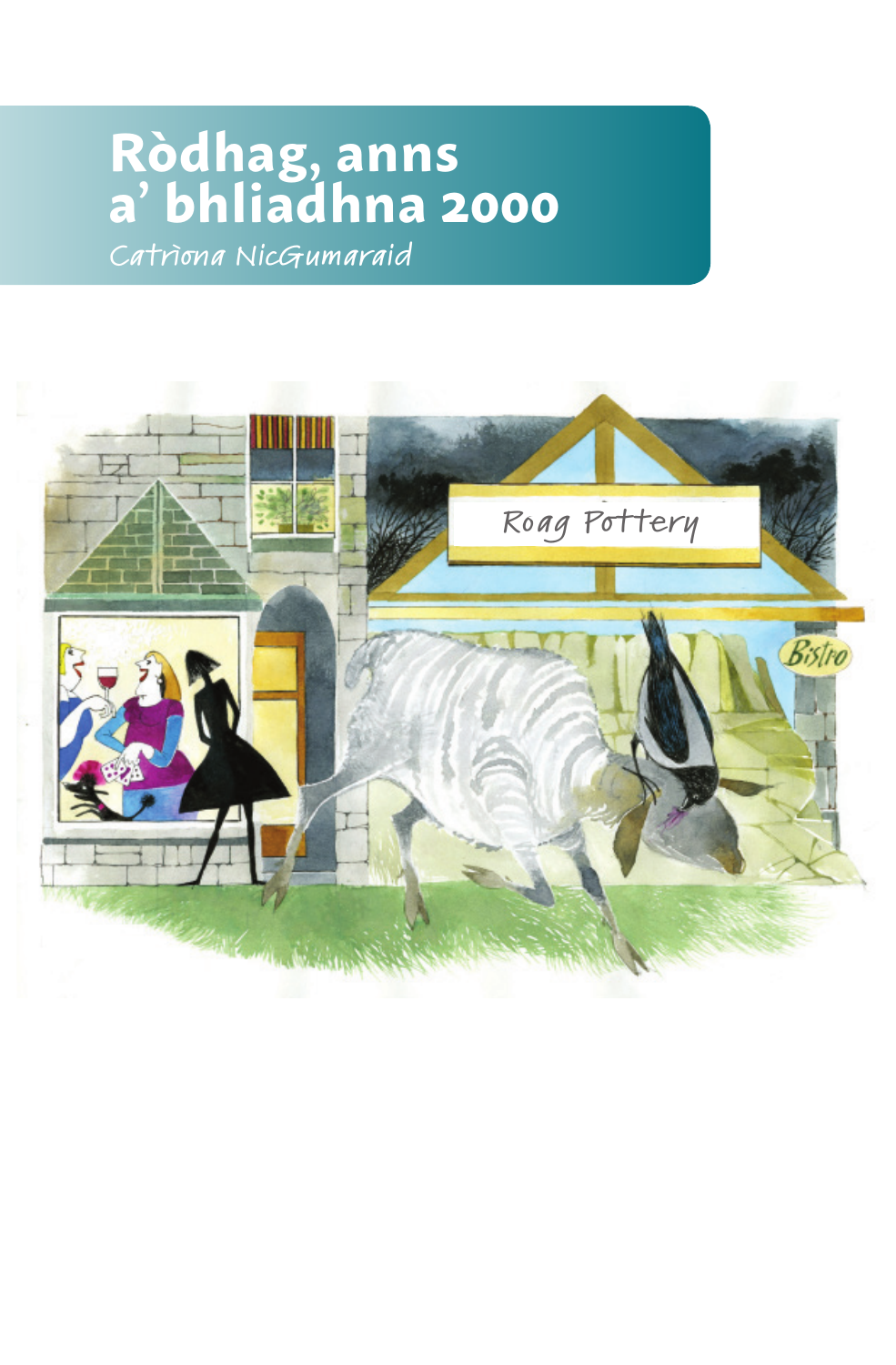**1**

 $\bullet$ 



Leugh

## Obair 1 Faigh a-mach

- Dè as aithne dhut mu Chatrìona NicGumaraid?
- Faigh a-mach beagan mu deidhinn fhèin, a beatha agus a beachd-smuaintean.

What do you know about the poet. Catriona Montgomery? Find out what you can about herself: her life and common themes in her work. This may help you to better understand this poem (and other works of hers). Share what you find out with your class.

# Obair 2

- Obraich còmhla ri caraid.
- Leugh a' bhàrdachd.
- Faodaidh tu èisteachd ris a' bhàrdachd air làrach-lìn *Ceumannan 5* cuideachd.
- Coimhead air na faclan feumail.
- Bruidhinnibh ri chèile air cò mu dheidhinn a tha a' bhàrdachd.
- Bruidhinnibh mu ur beachdan còmhla ris a' chlas.

Work with a partner. Read through the poem a few times, using the Faclan Feumail to help you understand it. You can also listen to the poem on the *Ceumannan* website. Discuss with your partner what you think is happening in the poem and what is is about. Share your ideas with your class.

# **Ròdhag, anns a' bhliadhna 2000**

Nuair a bheir an fheannag an t-sùil às a' chaora mu dheireadh,

bidh mi ri dìdearachd air d' uinneagan: bidh iad an sin a' cluich chairtean 's ag òl Beaujolais *poodle* a' dannsa mun casan; bidh fhàileadh blàth a' bhainne air falbh às na bàthchannan, 's iad làn thruinnsearan fuar cruaidh *pottery* airson an luchd-turais; fuaim nam brògan tacaideach nan samhlaichean a' coiseadh air monadh; na croitean uaine fàsail gun bhristeadh spaide. Nuair a bheir an fheannag an t-sùil às a' chaora mu dheireadh, bidh mi ri farchluais air d' uinneagan, rid osagan ag ochanaich, 's na guthan cruaidh Sasannach a' dol an aghaigh na gaoith.

Catrìona NicGumaraid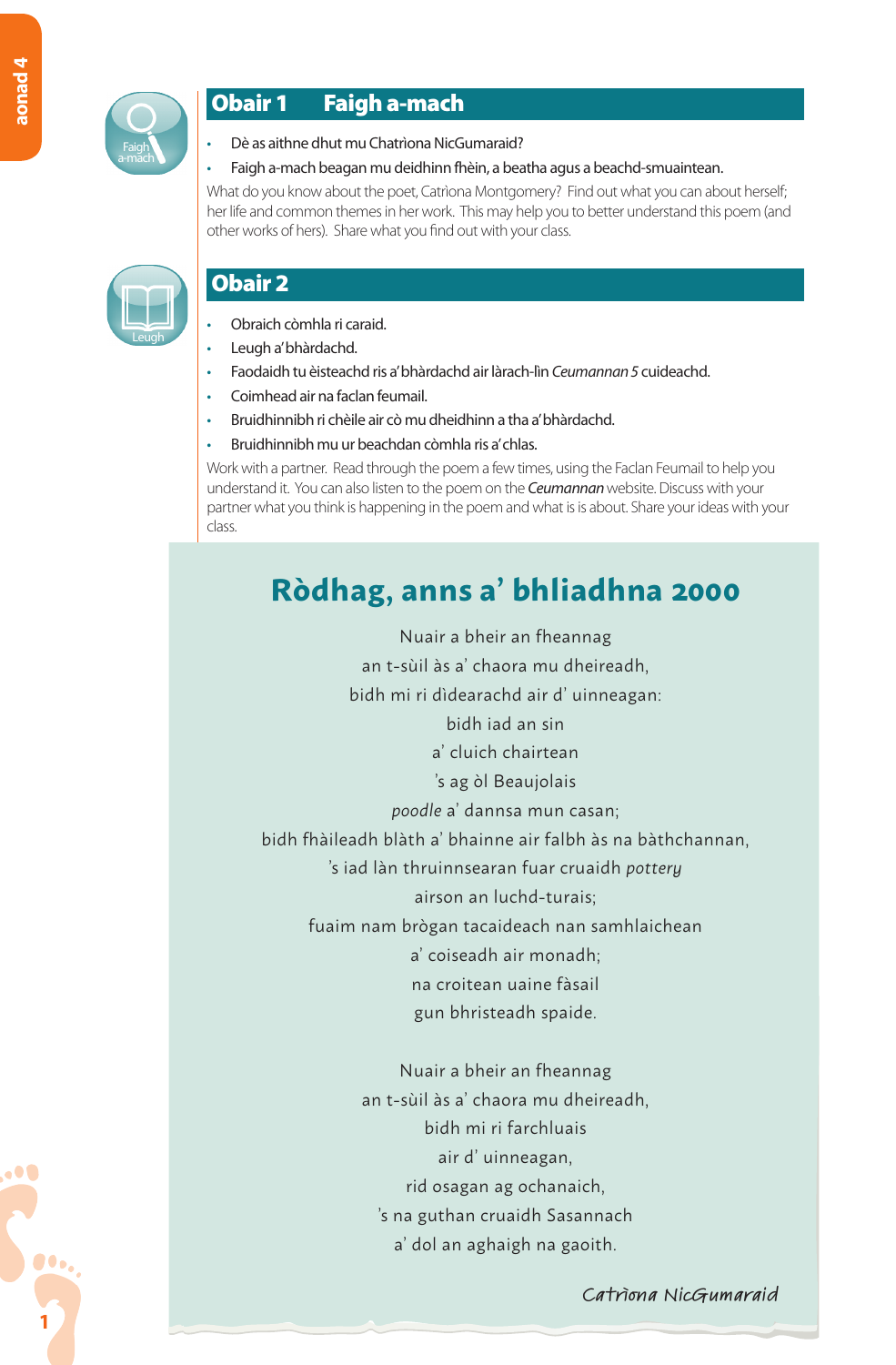# Faclan Feumail

| an fheannag       | the crow       | a' chaora            | the sheep        |
|-------------------|----------------|----------------------|------------------|
| mu dheireadh      | last           | fàsail               | empty/desolate   |
| didearachd        | peeping        | farchluais           | eavesdropping    |
| fhàileadh         | smell, scent   | osagan               | <b>breezes</b>   |
| bàthchannan       | byres          | ag ochanaich         | sighing          |
| làn thruinnsearan | full of plates | guthan               | voices           |
| <b>cruaidh</b>    | hard           | an aghaidh na gaoith | against the wind |
|                   |                |                      |                  |



#### Obair 3 Ceistean

- Freagair na ceistean a leanas.
- Bu chòir dhut fianais a thoirt bhon teacsa airson do fhreagairtean a dhaingneachadh mas urrainn dhut.
- Bruidhinn ris an tidsear agus an clas mu do fhreagairtean.

Answer the following questions. You should support your answers where possible with quotations or reference to the text. Share your thoughts and answers with your class when you have finished.

- 1. Identify the traditional Highland and non-traditional images in the poem.
- 2. Why do you think the poet uses italics for the words *poodle* and *pottery*?
- 3. How do you think the poet feels about the people that have come to live in Roag? Support your answer with reference to the text, if possible.
- 4. Which words or phrases in the poem suggest that the poet feels like an outsider in her own village? Explain your choice.
- 5. a. The sheep and the crow are used as symbols in this poem. What do each of them represent?
	- b. Think about the nature of each of these beasts. Write down a list of words and/or statements you could use to describe them and how they behave. Examples have been given below to help you. Your teacher will collate everyone's ideas.

| sheep  | <b>Crow</b> |
|--------|-------------|
| white  | black       |
| gentle | predator    |
|        |             |
|        |             |
|        |             |
|        |             |
|        |             |
|        |             |
|        |             |
|        |             |

c. How effective do you think the symbols of the crow and the sheep are? Why?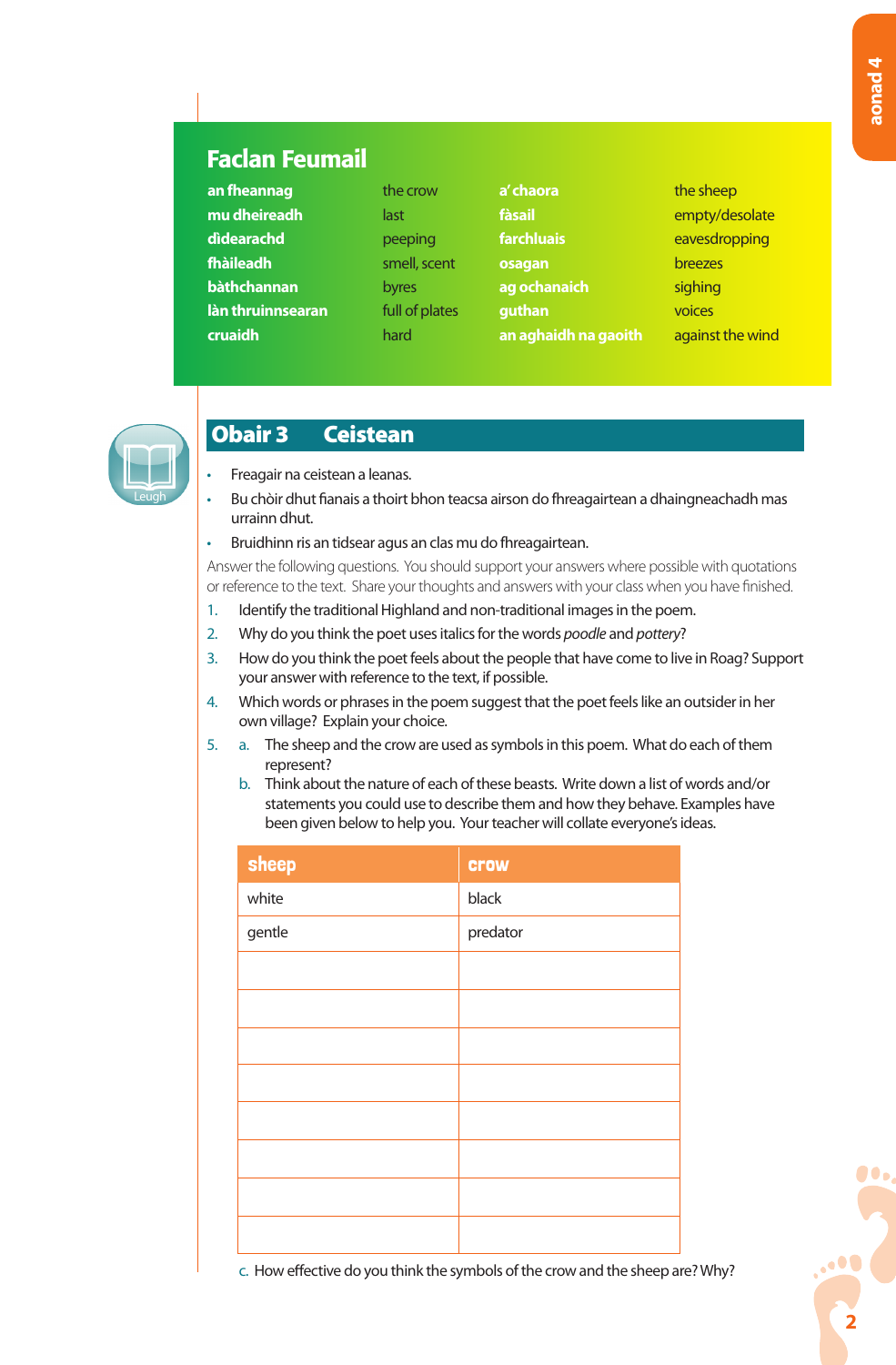6. Consider the striking image below: **"Nuair a bheir an fheannag**

#### **an t-sùil às a' chaora mu dheireadh,"**

- a. Comment on the meaning and effect of the image.
- b. Why do you think the poet repeats the image towards the end of the poem?
- 7. The poet uses contrasting images in the poem to highlight difference and change. Choose either of the following contrasts. Give examples from the text and and comment on their use and effect.
- warm/cold
- hard/soft
- 8. How does the poem make you feel? Does it make you feel angry, sad, frustrated, indifferent, or something else? Explain why you feel the way you do.

# Smaoinich **Bruidhinn**

# Obair 4 Smaoinich

- Obraich còmhla ri caraid no mar chlas.
- Bruidhinn mu do bheachdan air na ceistean a leanas.

Work with a partner or as a class. Share your opinions on the following questions.

- 1. a. Describe what you think the Roag community might have been like before it began to change.
	- b. Remembering that the poem was written in the seventies, describe the poet's view of what the community was going to be like in 30 years time.
	- c. What do you think has started to happen that makes the poet forsee this future for Roag?
- 2. a. How do you imagine the poet feels about the changes she forsees happening by the year 2000?
	- b. Why do you think she might feel this way?
- 3. Roag could be regarded as being representative of the Highlands and Islands in general. Considering this, and that the year 2000 has now long since passed, how accurate do you think the poet's predictions turned out to be?